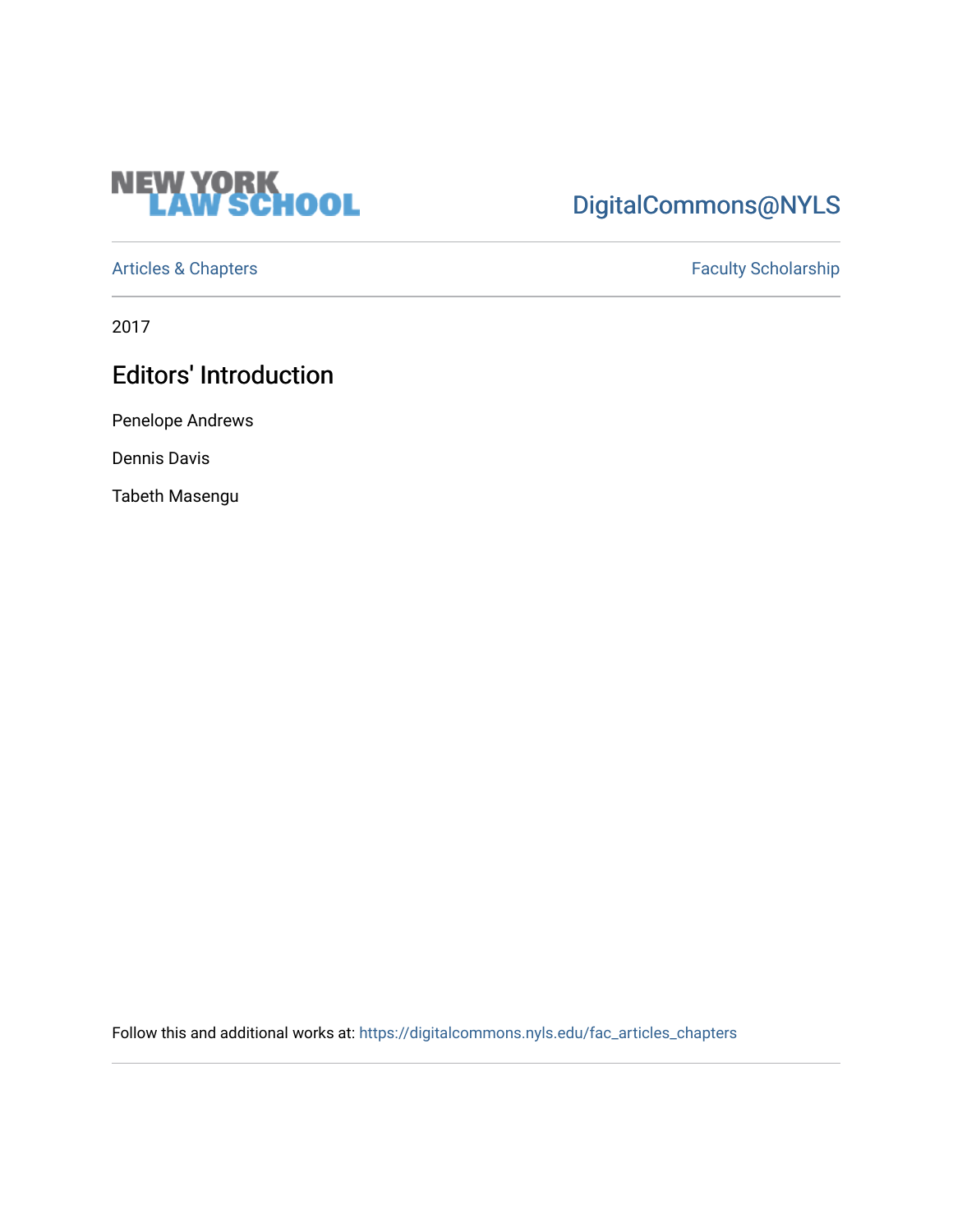## *Editors' Introduction*

This special issue of *Acta Juridica* is a culmination of a series of events to honour former Deputy Chief Justice, Dikgang Moseneke, including a seminar at the University of the Witwatersrand. **A** well-attended symposium was held at the University of Cape Town on **7** December **2016,** with thoughtful presentations and engaged dialogue in honour of a great jurisprudential mind and judicial leader. Papers presented at the symposium appear in this volume, while additional papers were included to add to the richness of the tribute which we pay to Justice Moseneke upon his retirement from the Bench.

The articles in this volume are arranged into three main thematic sections: separation of powers, equality and economic justice. In addition there are four personal reflections from colleagues, friends and a former Constitutional Court clerk. These reflections remind us of the human being behind the distinguished legal stature and role played **by** Justice Moseneke.

Judicial engagement and the separation of powers occupy the first thematic section. The doctrine of separation of powers received considerable attention from Justice Moseneke. As illustrative, in *National Treasury and Others v Opposition to Urban Tolling Alliance and Others'* Moseneke **DCJ** warned that the primary responsibility of a court is not to decide questions reserved for or which fall within the domain of the other branches of the state. In respect of an application for an interim interdict to prohibit an organ of state from proceeding with an e-tolling system for public roads, he noted:

In a dispute as the present one, this does not mean that an organ of state is immunised from judicial review only on account of separation of powers. The exercise of all public power is subject to constitutional control. In an appropriate case an interdict may be granted against it. For instance, if the review court in due course were to find that **SANRAL** acted outside the law then it is entitled to grant effective interdictory relief. That would be so because the decision of SANRAL would in effect be contrary to the law and thus void.

When it evaluates where the balance of convenience rests, a court must recognise that it is invited to restrain the exercise of statutory power within the exclusive terrain of the executive or legislative branches of government. It must assess carefully how and to what extent its interdict will disrupt executive or legislative functions conferred **by** the law and thus whether its restraining order will implicate the tenet of division of

12012 **(6) SA 223 (CC).**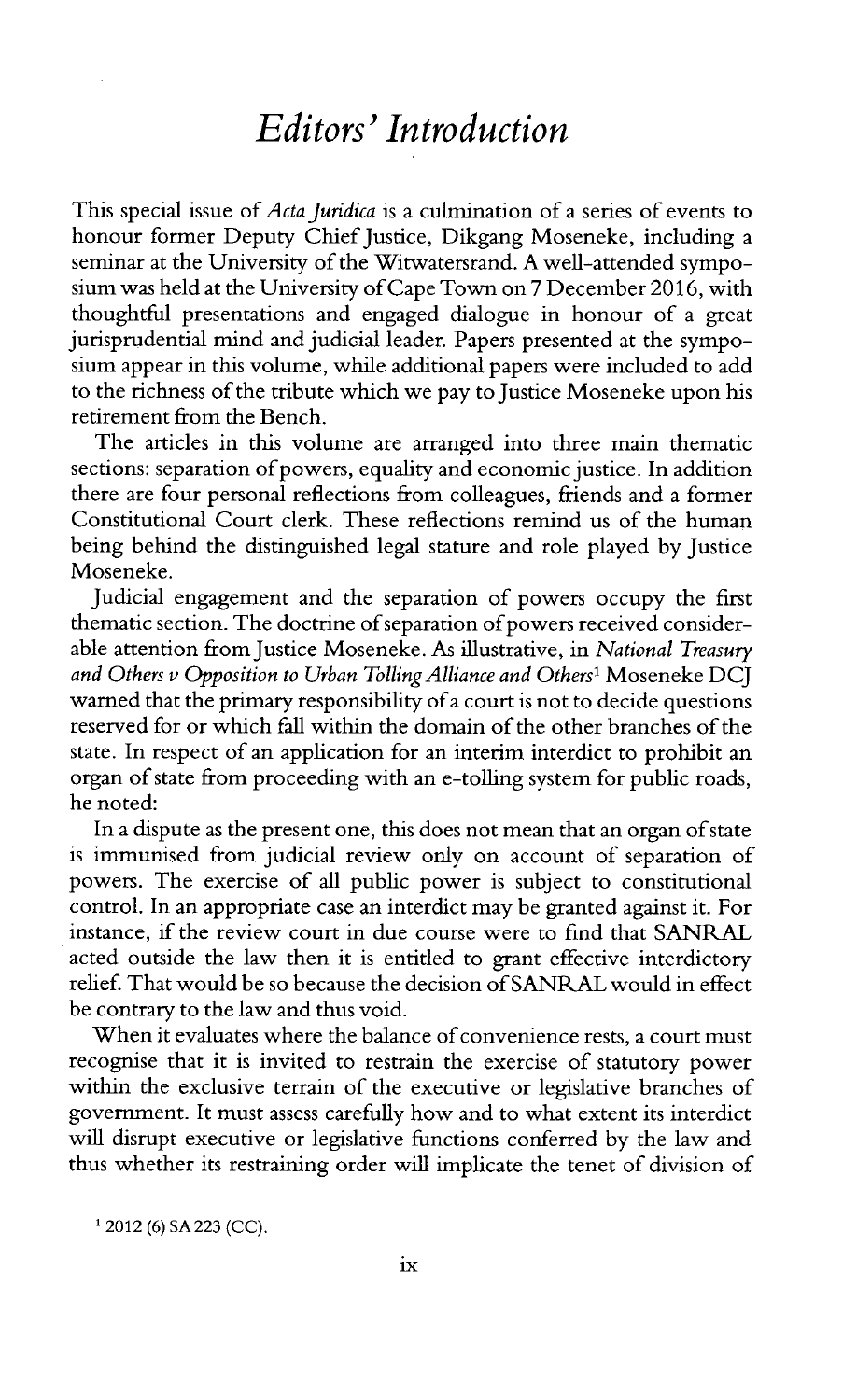powers. While a court has the power to grant a restraining order of that kind, it does not readily do so, except when a proper and strong case has been made out for the relief and, even so, only in the dearest of cases. <sup>2</sup>

As these *dicta* reveal, Justice Moseneke was particularly concerned with finding the location of the boundary between judicial intervention and executive policy-making. These *dicta* provide a foundation for the first two papers devoted to exploring this theme. Heinz Klug examines Justice Moseneke's jurisprudence in terms of the interaction of different spheres of authority. Klug argues that Justice Moseneke showed sensitivity to the need for judicial restraint, of courts invading other domains of state authority, while still remaining alert to the need for institutional integrity at all levels of governance. Klug points to Justice Moseneke's concern for the development of a particular South African doctrine of separation of powers that is sensitive to a democratic system of governance.

Klug shows how Justice Moseneke was concerned that a South African doctrine of separation of powers had to recognise the will of the people as expressed legislatively. Justice Moseneke was also mindful that effective government can respond substantively to the deprivation of the poor and marginalised while simultaneously ensuring the public power so exercised was under constitutional control. With this balanced approach, Justice Moseneke ensures that the judiciary protects itself against criticism of overreach **in** exercising its authority, while recognising that the legislature and the executive have space to fulfil their own designated constitutional roles. Klug argues that, in this way, Justice Moseneke has made 'a singularly important contribution' to the development of a distinctly South African conception of separation of powers.

Peter Danchin critically explores the questions of constitutional authority and normativity, and suggests that a deep and perilous paradox arises in their interrelation in any constitutional order. Danchin suggests that the enthusiastic embrace of a thick model of constitutional review **is** predicated on an incorrect premise. Thus, within the South African context, the legal evil of Apartheid was not parliamentary supremacy per se but a violation of its core premises: democratic self-government and the key principles of representation and political equality. Likewise, the advocates of strongjudicial review have paid insufficient attention to the potential erosion of self-government, the idea of popular sovereignty and the danger of judicial displacement thereof. Thus, to justify their relationship to popular sovereignty, judges will increasingly have to resort to formalism and originalism to protect against a legitimacy deficit. This legitimacy deficit is perceived and expressed as unelected judges fashion-

**<sup>2</sup>**See n 1 at paras **64-66.**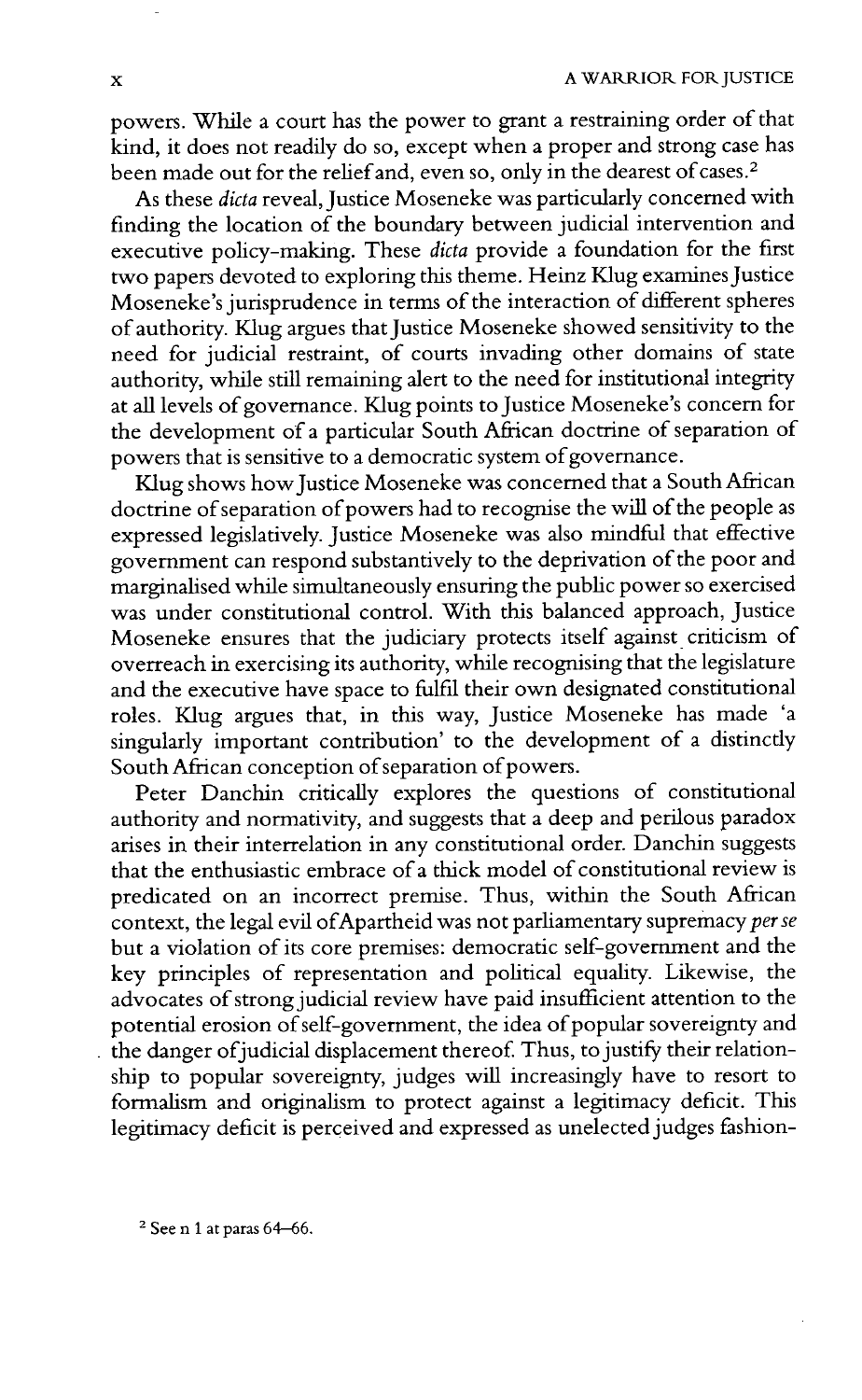ing the details of policy, rather than deferring to democratically elected institutions.

This is a provocative contribution to the debate about Justice Moseneke's deep concern to establish viable boundaries between the judiciary and the other arms of government, particularly when viewed against Klug's careful embrace of Justice Moseneke's doctrine of separation of powers.

Cathleen Powell employs the ground-breaking case of *Glenister v President of the Republic of South Africa and Others<sup>3</sup>*as a means of advancing the notion of constitutional democracy under the rule of law. Powell's argument, drawing on the earlier work of Etienne Mureinik and Lon Fuller, emphasises the importance of the legislature and the executive in justifying the exercise of their power through the principles of legality. Within this framework, the concept of inter-branch dialogue between the judiciary and the other two arms of the state becomes central to the constitutional model; that is the executive, in particular, **is** required to explain why a specific exercise of power complies with the values of the rule of law. This process of justification takes place in an exchange with the judiciary. This dialogic process, in turn, promotes a culture of justification of the exercise of public power. **A** decision of the majority in *Glenister,* co-written **by** Justice Moseneke, illustrates how courts can examine the design of a key institution, such as the anti-corruption unit called the Hawks, to ensure principles of transparency, accountability and adherence to legality are central to the exercise of the powers of the particular institution. Read thus, this paper offers a counter-narrative to that developed **by** Danchin.

Ntombizozuko Dyani-Mhango and Mtende Mhango advance an argument for the creation of a South African political question doctrine which is borne out of a separation of powers principle. Using Justice Moseneke's majority opinion in *International Trade Administration Com mission v SCAW South Africa (Pty) Ltd<sup>4</sup>and National Treasury and Others v Opposition to Urban Tolling Alliance and Others,<sup>5</sup>*they argue that while Justice Moseneke's jurisprudence recognises the limits of judicial power, it fails to define the scope and contours of judicial authority.

The key point made here is that Justice Moseneke has failed to develop, as presumably is the case with the rest of the Court, a coherent political question doctrine which is essential to the principle of separation of powers. The authors contend that the political question doctrine is not one that requires courts to refrain from deciding the question that has political implications, but rather applies to political questions that are

32011 **(3) SA347 (CC).** 4 2012 (4) **SA 618 (CC).** s 2012 **(6) SA223 (CC).**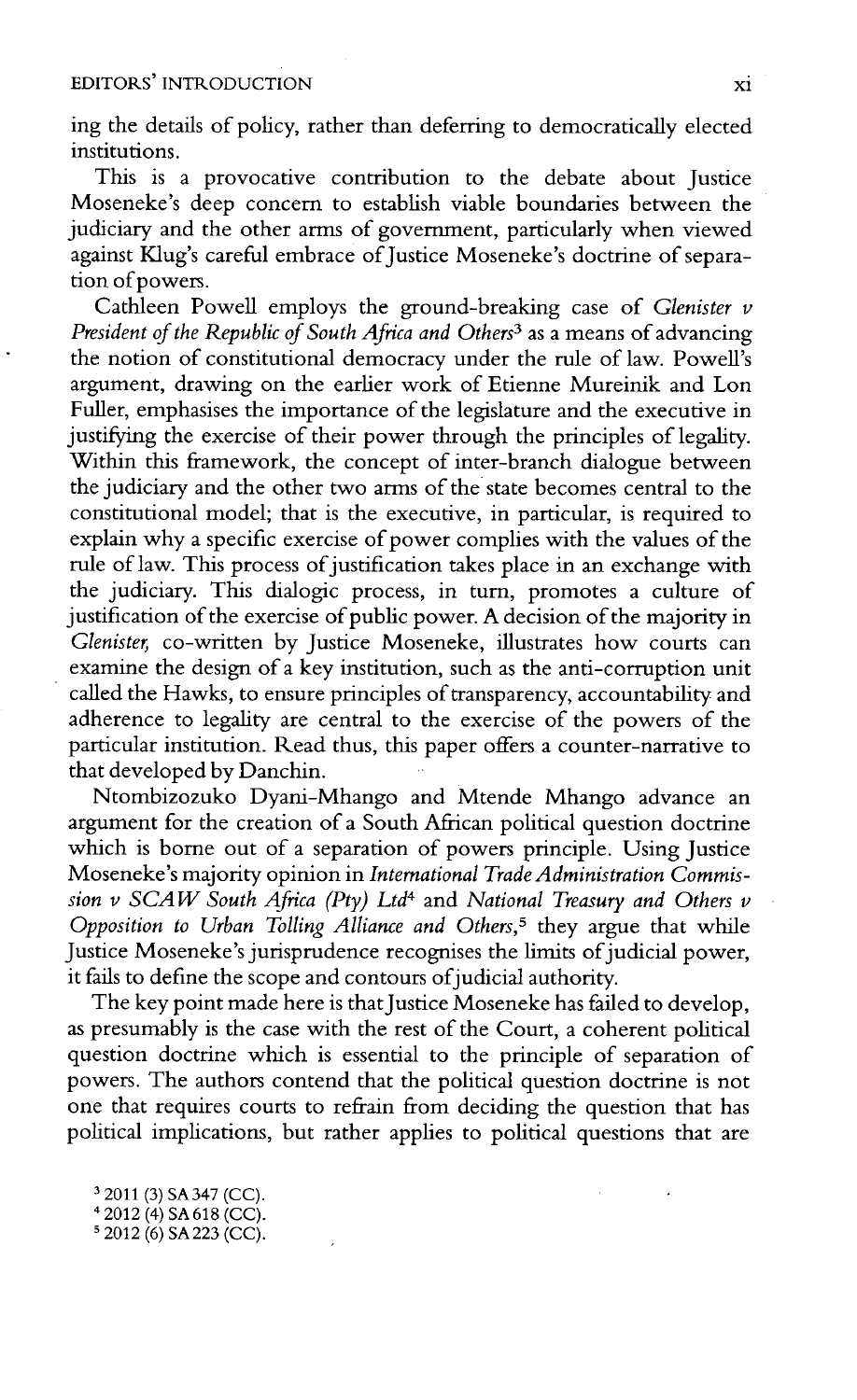either delegated to decision **by** the political branches of government for resolution, or those where there is an absence of a judicial norm or standard to resolve the problem.

Dyani-Mhango and Mhango's main complaint seems to be that judicial pronouncements regarding the separation of powers doctrine have left out crucial considerations as to how the courts should observe the limits of their own power. Whether such precision of implementation of the doctrine can be offered **by** the adoption of the **US** political question doctrine is debatable and is certainly questioned **by** Klug in his chapter. But what is interesting with regard to these insights is the failure of the other institutions which exist to promote accountability, namely the Hawks, the National Prosecuting Authority, the South African Police Service, and Parliament with its residual powers, to hold the executive accountable.

The second thematic area which draws on the judgment of Justice Moseneke concerns the vindication of equality principles enshrined **in** the Constitution, which have been described in this volume as 'transformation, equality and indigeneity'. Chuma Himonga commences with the view that the Constitutional Court has endorsed legal pluralism **by** affording equal status to indigenous law and common law, thereby contributing to the decolonisation of the law.

Himonga then provides a useful analysis **by** which to test the decolonisation of law, namely the inclusion of all legal systems in the national legal system. She is concerned with the existence of the conditions necessary for the application and development of all legal systems which comprise the totality of the national legal system and particularly the attention which must be given to the determination of authenticity of unwritten indigenous systems of law applied **by** the courts. Although she finds that a number of judgments of the Constitutional Court have contributed to the decolonisation of law, there are pronouncements of the Court which have cast a shadow over the relationship between indigenous law and the common law **by** the programme given to common law. Developing upon this theme, Himonga raises the question as to how customary law is to be part of the 'amalgam of law for a future South Africa'.<sup>6</sup> It is the challenge to ensure that customary law is not dominated **by** the common law, as was the case under the colonial legal system, which lies at the heart of this contribution.

By contrast, Sandra Fredman steers the issue of vulnerability in a different direction to that of previously disadvantaged persons and the hierarchical nature of affirmative action jurisprudence. Fredman is particularly concerned with the relationship between race, class, representa-

**6** *Alexkor Ltd and Another v Richtersveld Community and Others* 2004 **(5) SA** 460 **(CC)** *at* **para 51.**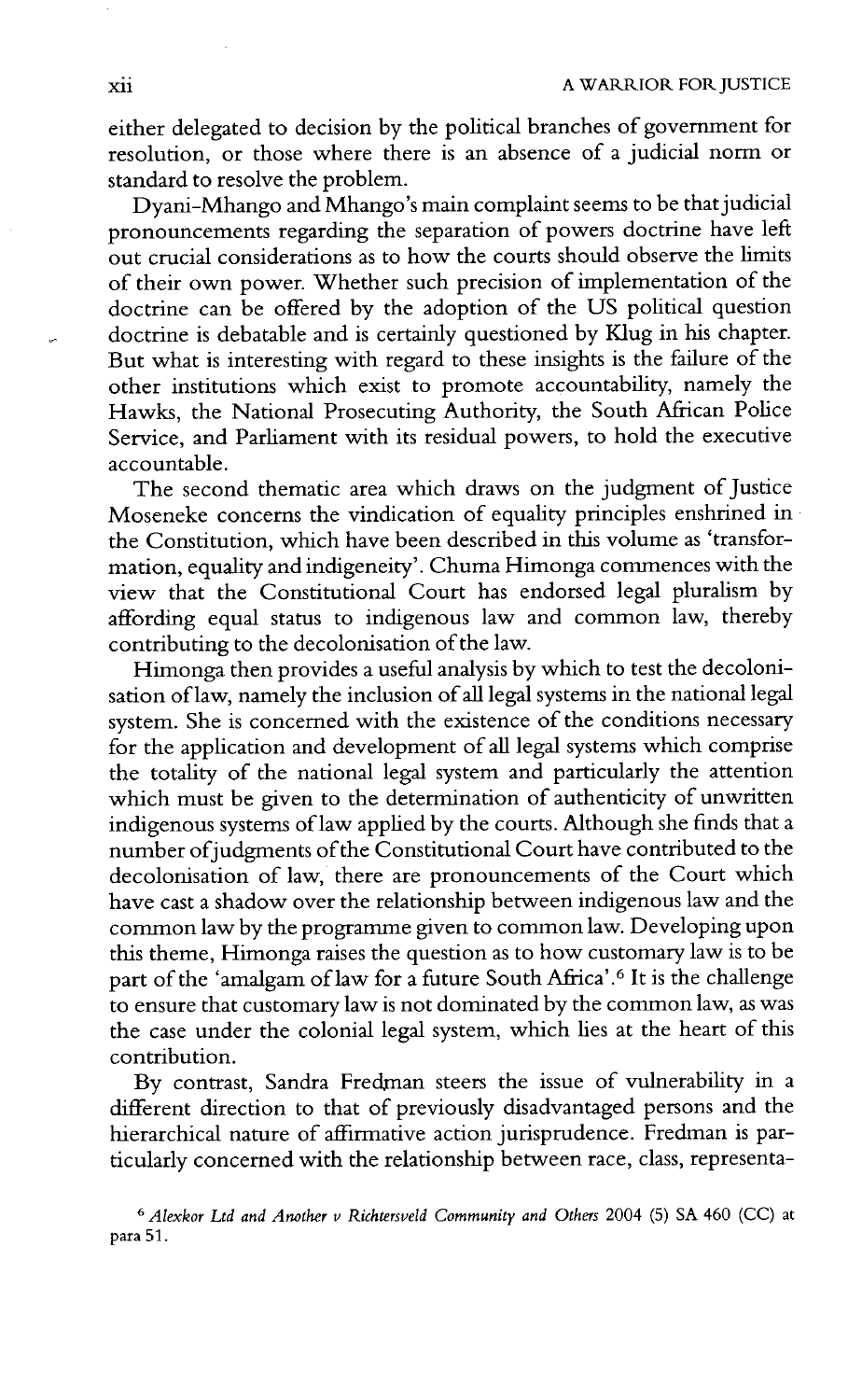tion and the principle of substantive equality. She poses the following key question: what role does affirmative action play in cases where socioeconomic disadvantage is no longer an issue? Developing upon Justice Moseneke's conception of the restitutionary aim of substantive equality as set out, in particular, in *South African Police Service v Solidarity obo Barnard,<sup>7</sup>* Fredman extends the conversation with regard to affirmative action beyond that of socio-economic disadvantage to the addressing of ongoing stereotyping and prejudice which, in turn, must facilitate voice, participation and structural change. In this way, she contends that the jurisprudence developed by Justice Moseneke can be expanded to ensure that all members of a status class are not treated as identically positioned economically and socially, a consideration which can reinforce internal differences within groups and further marginalise the weakest in the group. Accordingly Fredman argues that affirmative action, while not ignoring socio-economic disadvantage, should avoid collapsing status into class. In this way, the promotion of a jurisprudence of substantive equality can be based upon a more nuanced analysis of the power relations and the different aspects of an individual's social position.

Fredman, however, reminds us that affirmative action must be seen as part of a broad-based radical strategy of redistribution and restitution. Coming to this conclusion, she recalls Justice Moseneke's comment in *South African Police Service v Solidarity obo Barnard:<sup>8</sup>*'We must remind ourselves that restitution measures, important as they are, cannot do all the work to advance social equity.'

In a similar theme, Lauren Kohn and Raisa Cachalia critically reflect on the decision in *Minister of Justice and Constitutional Development and Others v South African Restructuring and Insolvency Practitioners Association and Others.<sup>9</sup>* They show how the s **9(2)** restitutionary measures, laid out earlier **by** Justice Moseneke in *Minister of Finance v Van Heerden,<sup>10</sup>*influenced the SARIPAjudgment. This is so in particular regarding the negotiation to go beyond a mechanical system for historical restitution, to an equality jurisprudence that addresses the legacy of the racism of the past as it forges a path towards a non-racist future.

In her contribution, Tendayi Achiume juxtaposes Justice Moseneke's judgment in *Barnard* with the decision of the Southern African Development Community **(SADC)** Tribunal in *Mike Campbell (Pvt) Ltd and Others v Republic of Zimbabwe." Situating Barnard* in the anti-subordination tradition, she uses the comparison between *Barnard and Campbell to*

<sup>2014</sup> **(6) SA 123 (CC).**

**<sup>8</sup>** See n **7** at para **33.**

**<sup>92017 (3)</sup> SA95 (SCA).**

**<sup>10</sup>**2004 **(6) SA** 121 **(CC).**

n **[2008] SADCT** 2 **(28** November **2008).**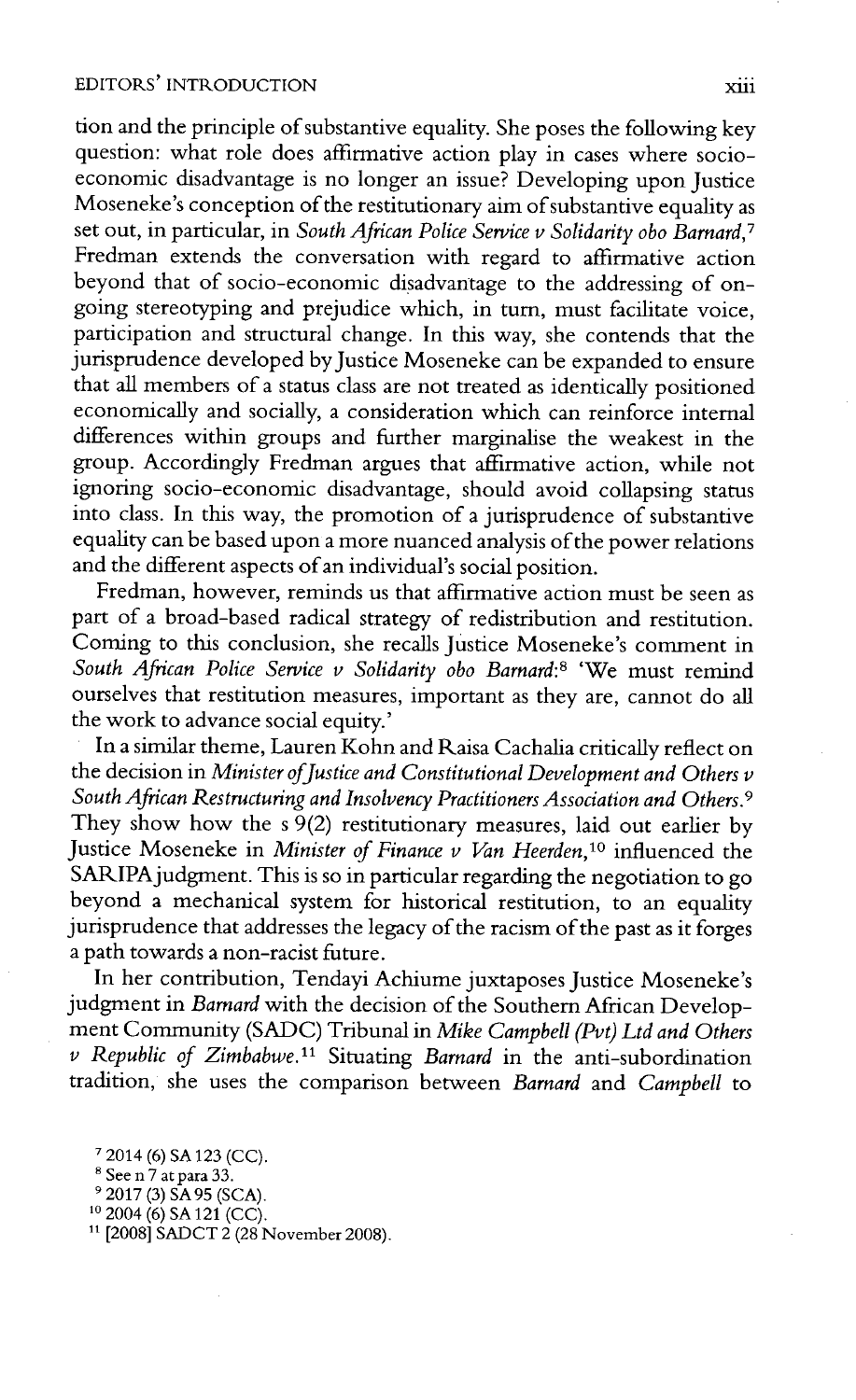underscore the vital role of judges **in** the quest for substantive racial equality in southern Africa. Describing Justice Moseneke's jurisprudential approach as transformative, Achiume sees his vision and commitment as vital to attaining the goals of substantive racial equality. She laments the missed opportunity on the part of the **SADC** Tribunal in *Campbell for* forging a similar path as that shaped by Justice Moseneke. She particularly regrets the rejection of historical racial discrimination in the *Campbell* judgment as well as its lack of 'doctrinal nuance'.

Economic justice is the final thematic theme in this volume. judge Fayeeza Kathree-Setiloane invites the reader to appreciate justice Moseneke's unique insight and vision of the transformative project of the Constitution. She observes that the constitutional project has failed to transform the socio-economic plight of the majority of South Africans; a failure which is not due to an inadequate Constitution, but rather to a failure of political will.

In her contribution Erika George raises the interesting question of the relationship between economic change and the rule of law in effecting such change. She argues that a fitting tribute to Justice Moseneke's commitment to the belief that all people are entitled to live in a just society where their dignity and self-worth are respected would be an inclusive vision of economic development and public participation in economic policy-making. She shows luminously how in a range of areas from equality to eviction, and thus the provision of alternative accommodation to the law of contract, Justice Moseneke has sought to effect substantive transformation upon the legal system in crder to achieve economic justice for all.

**.** Erika George draws attention to Justice Moseneke's calls to engage with international economic law in a manner that brings about economic justice for South Africans. George accepts Justice Moseneke's invitation to imagine a transformative South African constitutionalism which contains an inclusive vision of economic development and public participation in economic policy-making. To this end she examines a series of problems relating to bilateral investment treaties and the manner in which these agreements provide a trump card for investors over the rights contained in the South African Constitution. In turn this leads George to a discussion of the development of a set of obligations which should be imposed upon global business enterprises not only to provide redress for human rights abuses occasioned **by** their business operations but also to ensure the promotion of economic development. George finds precedent in the litigation between the *Pharmaceutical Manufacturers Association of South Africa<sup>12</sup>* and the *Treatment Action Campaign,<sup>13</sup>* concerning the former's

<sup>12</sup>2000 (2) **SA** 674 **(CC).**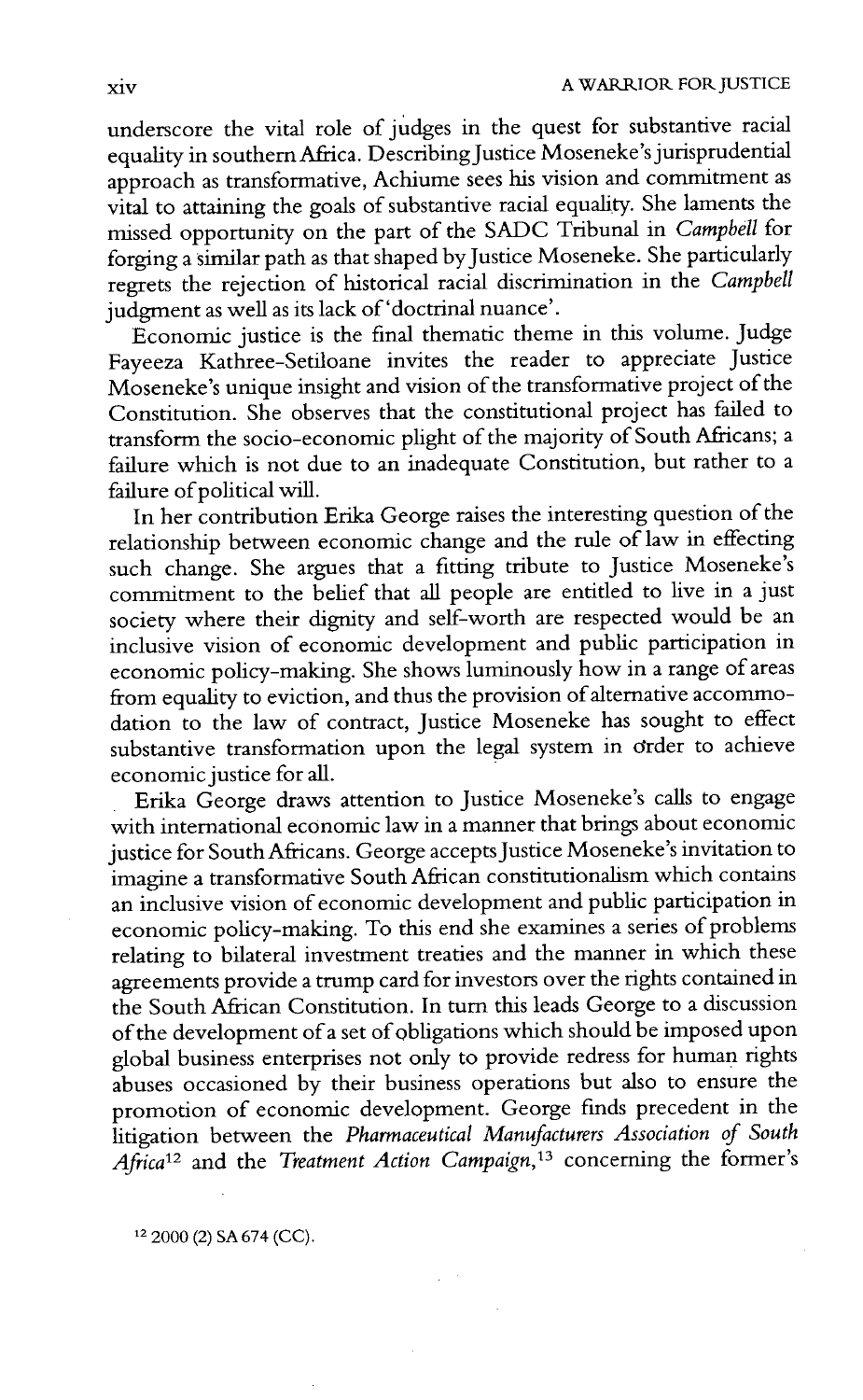## EDITORS' INTRODUCTION

argument that the South African government's legislative programme to protect the health of the public **by** making essential medicines more affordable was **in** breach of the government's TRIPS obligation. She considers this to be an exemplar of the manner in which law can be used in a more global context for the promotion of economic development and the protection against human rights abuses **by** powerful private interests, being multinational corporations. This article raises fascinating questions about the role of the Constitution in the shaping of the content of economic policy for the promotion of developmental objectives.

Jaco Barnard-Naud6 examines the critical role played **by** Justice Moseneke in the emergence of good faith as a master signifier for the general principles of South African contract law. Borrowing from the work of Jacques Lacan, Barnard-Naudé argues that contract law in South Africa is in the process of significant change away from traditional signifiers such as will theory reliance, misrepresentation, breach, duress and public policy, all of which have fallen under a judicial master signifier of freedom of contract, or *pacta sunt servanda.* It is through this master signifier that the individualistic legal subject of the law of contract is juridically represented. Barnard-Naudé shows how Justice Moseneke's minority judgment in *Barkhuizen v Napier,14* in particular, acknowledges the role for good faith in the law of contract so that this judgment represents the planting of the roots for an emergent new master signifier in our law of contract. In particular, Barnard-Naudé finds the following passage in Justice Moseneke's judgment in *Barkhuizen* to be significant:

To defeat a complaint that a contractual term offends public policy **by** holding that the complainant has not shown individual unfairness is in effect to extol the laissez faire notions of freedom of contract at the expense of public notions of reasonableness and fairness.<sup>15</sup>

This constitutes a distinctive judicial displacement of freedom of contract with principles of good faith and fairness. Viewed within this prism, the jurisprudence of Justice Moseneke poses a fundamental challenge to the manner in which the law of contract is adjudicated upon, analysed in the traditional textbooks and taught at universities.

Barnard-Naudé contends therefore that Moseneke's judgments in *Everfresh Market Virginia (Pty) Ltd v Shoprite Checkers (Pty) Ltd<sup>16</sup> and Barkhuizen* have opened the door to a more caring, egalitarian, humane and ultimately more just contractual discourse.

This issue concludes with personal reflections written **by** inspirational colleagues that provide a picture of the man behind the outstanding jurist.

**<sup>13</sup>**2002 **(5) SA721 (CC).**

<sup>14</sup>**2007 (5) SA 323 (CC).**

**<sup>15</sup>**See n 14 at para 104.

**<sup>16</sup>**2012 **(1) SA 256 (CC).**